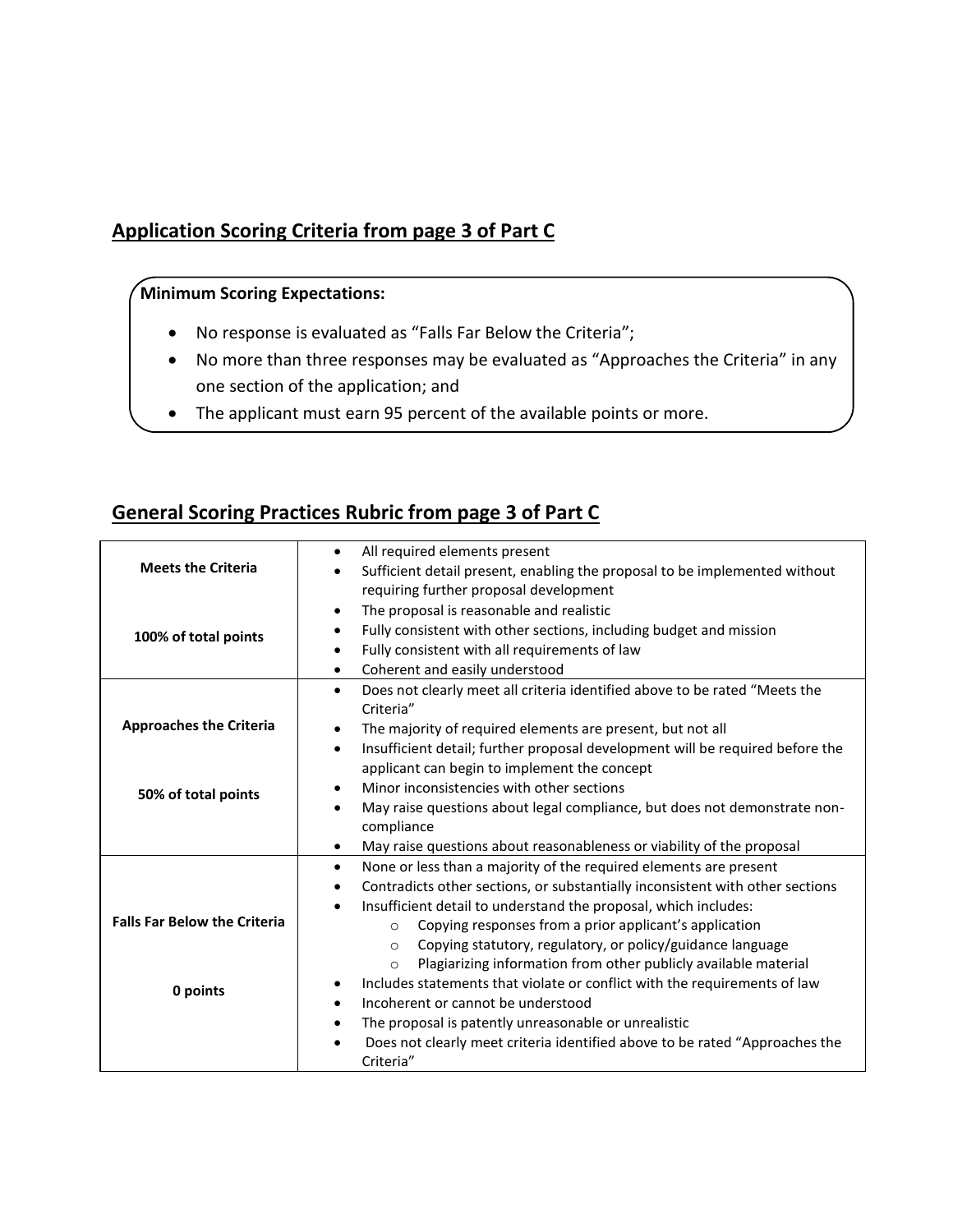# **Samples of the Rubrics for each individual prompt from pages 4 - 57 of Part C**

## A. Mission (I. Academic Framework)

| <b>Total</b><br><b>Points</b><br><b>Available</b> | <b>Expectations</b>                                                                                                                                                                                                                                                                            |
|---------------------------------------------------|------------------------------------------------------------------------------------------------------------------------------------------------------------------------------------------------------------------------------------------------------------------------------------------------|
|                                                   | A complete response must                                                                                                                                                                                                                                                                       |
| 16                                                | Identify the student outcomes the proposed school seeks to accomplish;<br>$\bullet$<br>Described how it will achieve the identified student outcomes (inputs/program); and<br>$\bullet$<br>Identify the proposed outcomes and how they will be achieved is innovative and unique.<br>$\bullet$ |

### E. Assessment Plan (I. Academic Framework)

| <b>Total</b><br><b>Points</b><br><b>Available</b> | <b>Expectations</b>                                                                                                                                                                                                                                                                                                                                                                                                                                                                                                                                                                                                                                                                                                                                                                                                                                                                                                                                                                                                                                                                                                                                 |
|---------------------------------------------------|-----------------------------------------------------------------------------------------------------------------------------------------------------------------------------------------------------------------------------------------------------------------------------------------------------------------------------------------------------------------------------------------------------------------------------------------------------------------------------------------------------------------------------------------------------------------------------------------------------------------------------------------------------------------------------------------------------------------------------------------------------------------------------------------------------------------------------------------------------------------------------------------------------------------------------------------------------------------------------------------------------------------------------------------------------------------------------------------------------------------------------------------------------|
| 6                                                 | A complete response must<br>Include an assessment calendar that identifies all state or district mandated assessment<br>$\bullet$<br>periods and dates related to teacher analysis/use of assessment data to inform<br>instruction<br>Include assessments/progress monitoring for special populations;<br>$\circ$<br>Identify, for all state or district mandated assessment periods, the grade levels at which<br>$\bullet$<br>the assessments will be administered;<br>Describe, for all state or district mandated assessment periods, the specific data that will<br>٠<br>be collected, reported, analyzed, evaluated, and utilized to inform instruction;<br>Describe how the data identified will be used to inform instruction;<br>٠<br>Align with all state assessment and data reporting requirements;<br>٠<br>Describe how the assessment plan meets the specific needs of the proposed school's<br>٠<br>projected student population;<br>Describe how the assessment plan aligns to the proposed school's mission; and<br>٠<br>Include any assessments that may be negotiated as part of the performance framework<br>٠<br>and contract. |